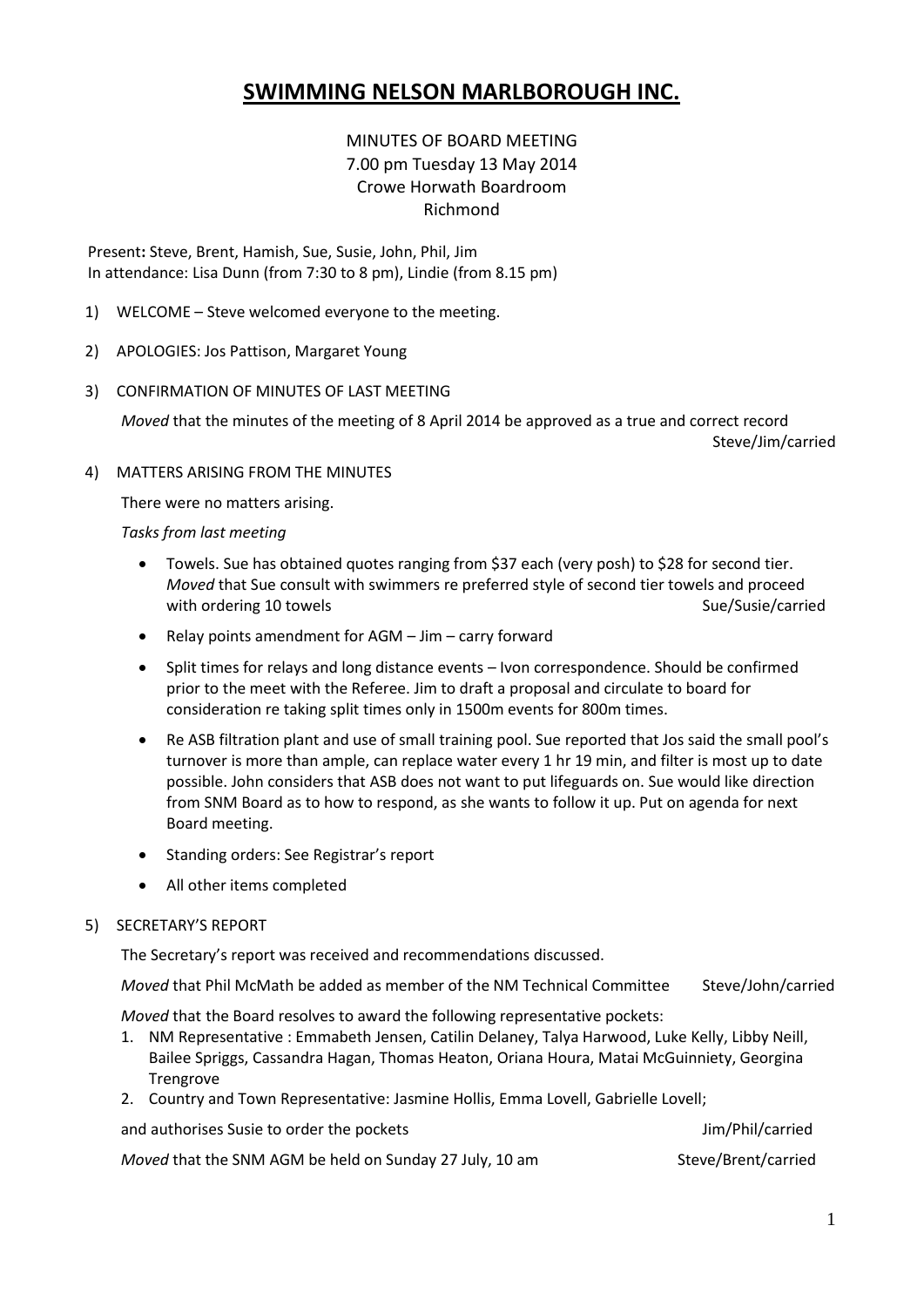Lindie to investigate availability of meeting room at Saxton Stadium (Sport Tasman) and ask Margaret if she would again arrange catering. Otherwise Richmond Town Hall.

*Moved* acceptance of Secretary report Steve and Steve/John/carried

### 6) TREASURER'S REPORT

*Moved* payment to BSC of their share of profits of SNM Age Groups meet of \$1274.71

Susie/Steve/carried

## *Moved* that the financial report be received Susie/Sue/carried Susie/Sue/carried

## 7) COMPLAINT REGARDING NAGS RELAYS

Steve introduced the topic and confirmed that all Board members were familiar with the complaint and then invited Lisa Dunn, President of Tasman Swimming Club, to respond.

Lisa thanked the Board for the opportunity to address the meeting. TSC was surprised and disappointed with the complaint, but it did provide an opportunity for the club to consider what happened and the arrangement for relays. She then spoke to her written response, and emphasised that:

- TSC values the regional team and the opportunity to compete in the relays.
- they do not consider that it was "poor form and bad sportsmanship": it was a balancing act between aspirations of elite swimmers and those of the regional team.

Hamish corrected one point in Lisa's report about the withdrawal of the "Nelson South" team, which was actually a SNM team that was second reserve. Lisa will amend that aspect of her report and resubmit.

Discussion amongst Lisa and the Board followed, and highlighted that the Board probably needs a written policy on participation in relays.

Steve proposed to co-opt a working group with a person from each club to formulate a policy on relay participation. Jim offered instead to draft a procedure and circulate to clubs, as follows:

- Recorder to seed relays and ask clubs to confirm entries; clubs to check with their own swimmers.
- Clubs to book accommodation so that travel time is not a reason not to compete in relays.
- Withdrawals to be notified to Regional Manager by beginning of meet, who must be consulted before any late withdrawals are made for reasons other than medical.
- Pastoral care Team manager in the first instance, and Regional Manager in second instance.

*Moved* that Jim formulate a policy as above and circulate to clubs for comment Steve/Jim/carried

*Moved* that we go into committee at 19.55 to protect the identity of individuals. Came out of committee at 20.05 Brent/Steve/carried

*Moved* that we invite Tasman Club to refund the cost of the relay entries Brent/Jim 4 in favour, 3 against with one abstention - carried

*Moved* that Lindie reply to NSSC indicating that matter was discussed and Board agreed to formulate policy on relay participation Steve/Brent/carried Steve/Brent/carried

#### 8) REGISTRAR/RECORDS REPORT

## SNM Calendar

Following discussion it was decided to:

a) invite BSC and NSSC to consult on 16 Aug events to resolve conflict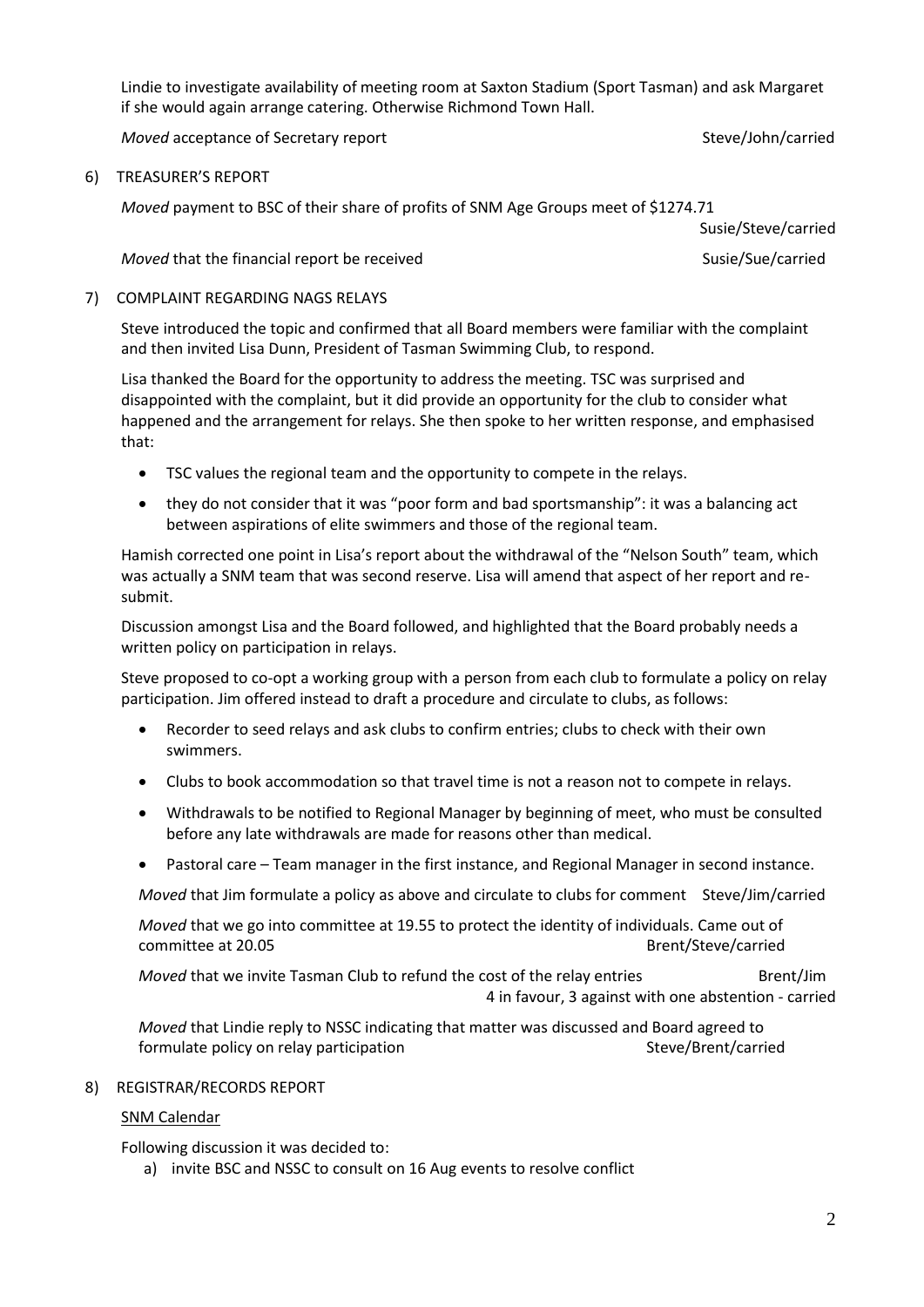b) hold 7 Mar decision until Tasman proposals received

*Moved* that dates requested apart from 16 August and 7 March be confirmed Jim/Steve/carried *Moved* to accept the proposal from NSSC to co-host the C&T meet and to share the profits 50/50 Jim/Brent/carried

## Standing Order #10

*Moved* to revoke the decision of 8 April to rescind standing order 10, and instead amend the standing order by:

- Replacing Clause 2 with the words "SNM shall reimburse clubs the cost of engraving the names of the winners on all SNM trophies."
- Amending Clause 4 by adding at the end the words "or other person designated by SNM".

Jim/Hamish/carried

Jim noted times swum since his last report that have bettered existing records (see Appendix to these minutes).

*Moved* that the records in the Registrar's report be confirmed as NM records Jim/Phil/carried

## 9) PUBLICITY/COMMUNICATION REPORT

Jim presented and moved his report Jim/John/carried

## 10) FUNDING REPORT

Sue reported that:

- NZCT decision on touch pads due after 20 May
- We have received a grant of \$1000 for swimming caps from the Pelorus Trust.

*Moved* that we purchase 400 caps at \$4.37 per cap and Sue to order Sue/Brent/carried

11) TECHNICAL

Covered in Task list

12) COACHING REPORT

Covered in Regional Manager's report from NAGs

SNZ convened a Coaches meeting after NAGs. Hamish will ask Andy for a report on what was decided. Susie noted that SNZ expectations are unrealistic about coaches attending meetings after NAGs, when many of them have full-time jobs.

Jim noted lack of communication from SNZ about changes of dates of meets. Jim to send email to Brent so that he can raise it at Chairs teleconference.

## 13) GENERAL BUSINESS

**•** Strategic and Business Plan

The document circulated is a starting point. It draws from regional & SNZ constitution, & our values. Brent noted that we should set mission, vision and values as a group. It's a living document that can be updated at any time and it needs to have performance measures. Brent also noted the importance of setting out the views of this Board, prior to a new Board being elected.

KPIs – draft distributed. Need to be finalised by end of month. KPIs should be achievable.

Hamish noted that we have the skeleton here but need to identify what we are about and then identify the obstacles and challenges – SWOT analysis. It was agreed to have a dedicated session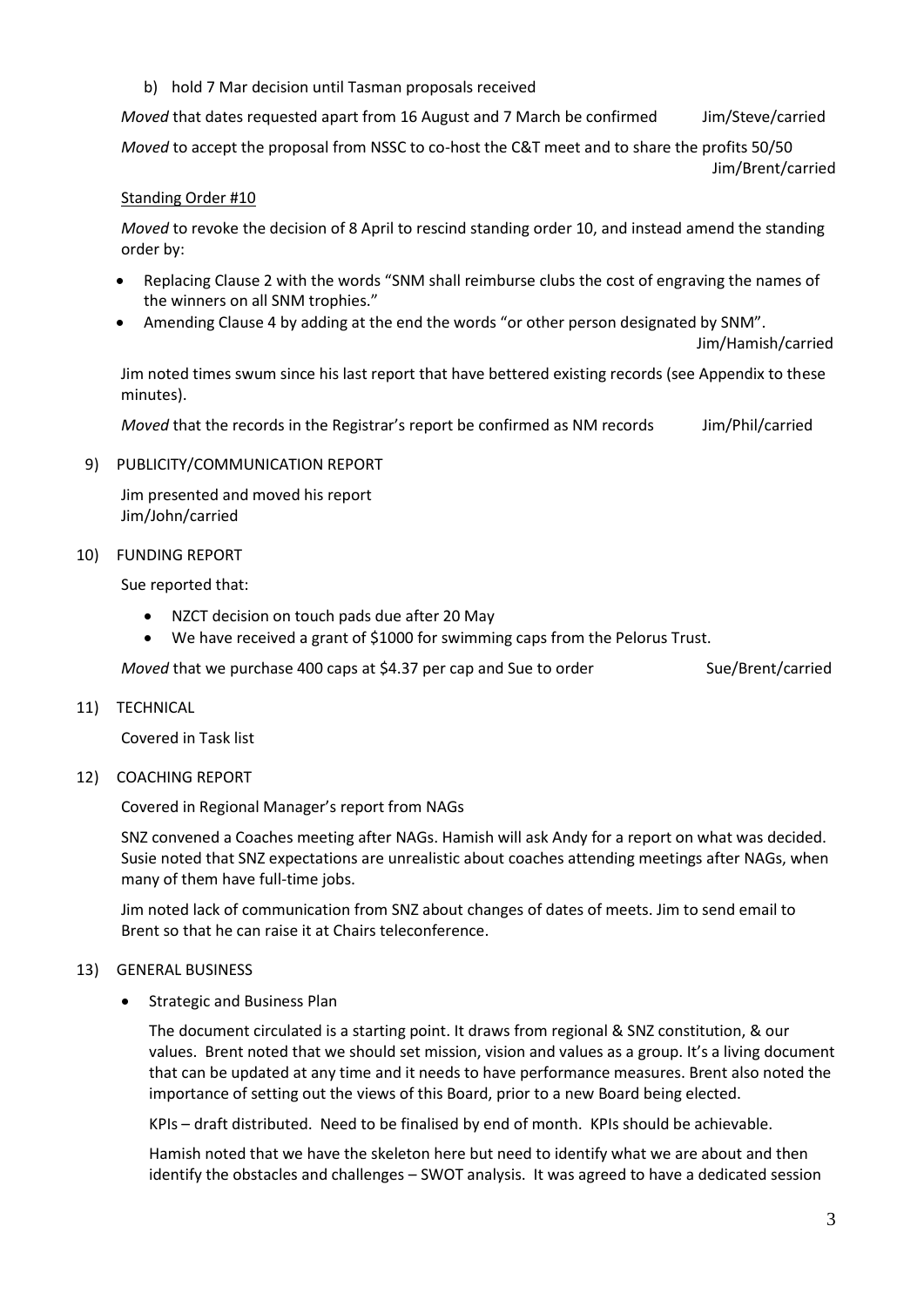on the strategic plan e.g. 10am – 2pm Sun 25 May (tbc). Brent will talk to Paul and if he cannot make it he can provide an agenda. Jim will book meeting room at Cawthron. Lindie to organise food – Green Grocer.

Jim noted that we have to live with the 6 member Board, so make it an opportunity rather than a threat. There is merit in separating governance and operational work. A governing board would not need to meet much. A management committee that all of us are on which does the operational work would be fine. The Board would only need to meet 4x a year and delegate the operational responsibilities to the management committee. Think positively about how to make this work for us.

Regional constitution and WOSP

SNZ still has not addressed our concern about club size. Brent spoke to Brent Layton and expressed concern that SNZ will not make the amendment. Brent Layton offered to have a reply in writing to say that SNZ will make an amendment at the AGM – nothing received yet.

We could prepare a remit for amendment if there is no reply.

Use of financial reserves

Sue was asked by a funding agency why we hold financial reserves. Brent replied that it is maintained in case we should need to employ staff in place of volunteers. We are required to be financially viable. It was agreed to include a statement in the Strategic Plan (in a KPI).

2015 SI C&T meet organisation

Phil reported on organisation of this meet. He will prepare a list of tasks that they will be looking for help with and draft budget. The flier is being re-drafted by David Prattley. Will also send MM backup file. The ribbons are fancy – need to find out supplier.

David Prattley has resigned from SI Committee, effective 1 July.

#### 14) BOARD TIME

#### SNM Income

Phil noted that we need to discuss income options for the Board. Maybe we should consider options for division of profits for hosting SNM meets, such as returning a fee to the club (rather than sharing profits).

Clubs will have different perspectives – Nelson South needs revenue because it is running a pool. Tasman not driven by the profit sharing (provided there is not a loss)

Brent noted that we are very appreciative of this possibility being raised, and it should be included in the Strategic Plan.

#### Event Organiser

Jim suggested that we have an Event Organiser. Steve pointed out that this is the role of the Meet Director. The Meet Director does not need to be a technical official. The Meet Director is essentially the chair of the organising committee.

*Moved* that for the NM winter meet, we invite Ivan to be Meet Director and appoint Phil to be Meet Organiser; and that the Chair of the Technical Committee bring to the AGM the proposed Meet Directors for the NM C&T and NM Age Groups Jum According the Minister of the NM C&T and NM Age Groups Jum According the Minister of the Minister of the NM Age Groups Jum According to the Minister of the NM Age Groups Jum A

#### Other issues

- Brent: Christian has sent out SNZ documents and requested comments by 10 June.
- Hamish: SNZ requires all officials that are poolside at national events to be registered on the SNZ database. All coaches and team managers etc need to be registered!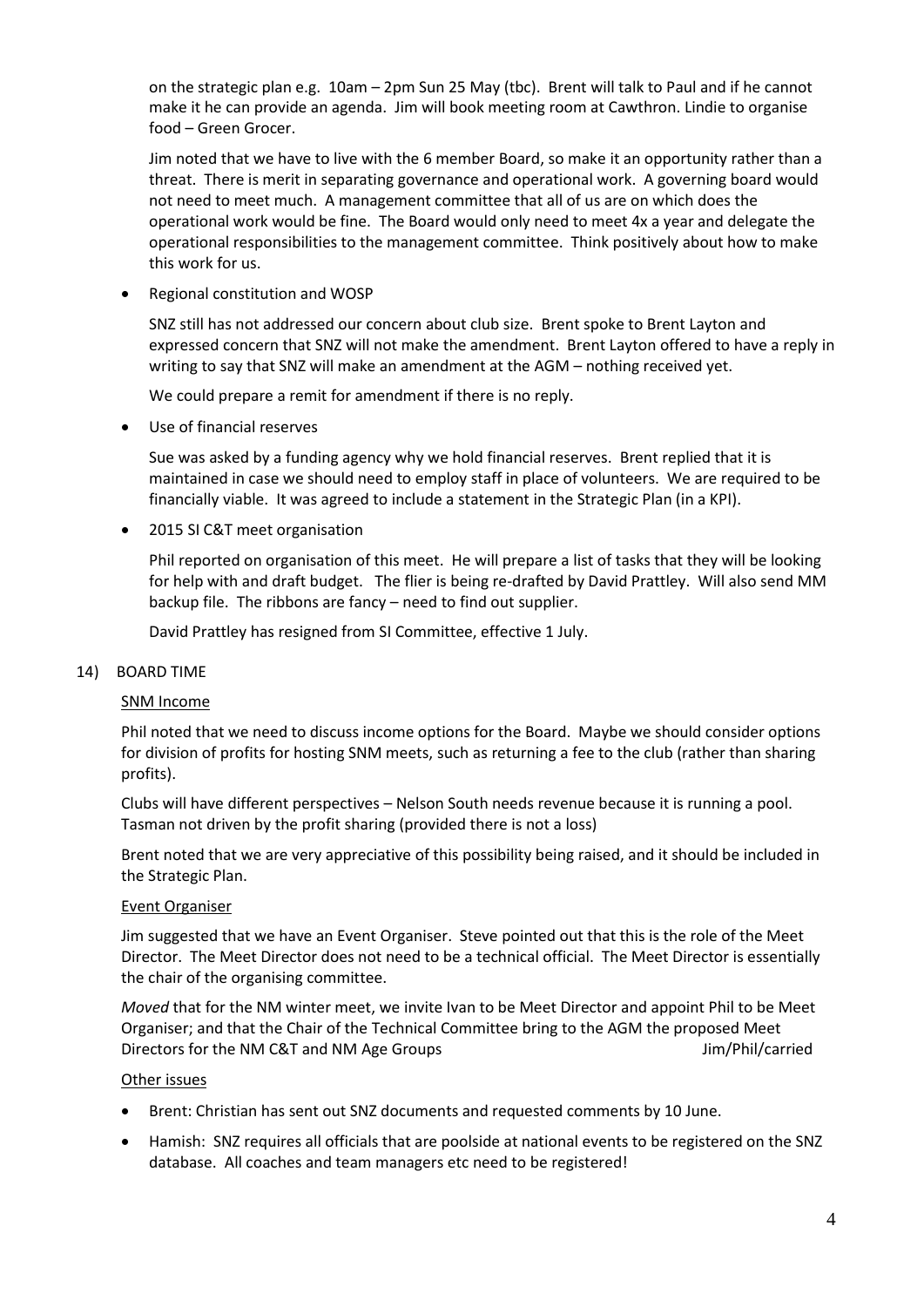- Susie: Just before Juniors SNZ raised the price. One of the regions complained, so SNZ invoiced regions for the lesser amount. SNM also received a credit for the overcharging. Will wait to repay clubs until it is clear that SNZ will not change their mind again.
- 15) Next meeting: Tues 10 June and venue

Agenda items:

Access to ASB pool

Meeting closed at 9:50 am

#### *Tasks*

- Relay points amendment for AGM (Jim)
- Draft proposal for split times for relays and long distance events (Jim)
- Lindie to book room at Saxton for AGM and ask Margaret to organise catering
- Lindie to respond to NSSC
- Susie to order representative pockets
- Sue to order caps
- Ask Andy for a report on SNZ Coaches meeting (Hamish)
- Jim to send email to Brent re lack of communication from SNZ so that he can raise it at Chairs teleconference.
- Strategic Planning (25 May): Brent to invite Paul. Jim to book meeting room at Cawthron. Lindie to organise food – Green Grocer.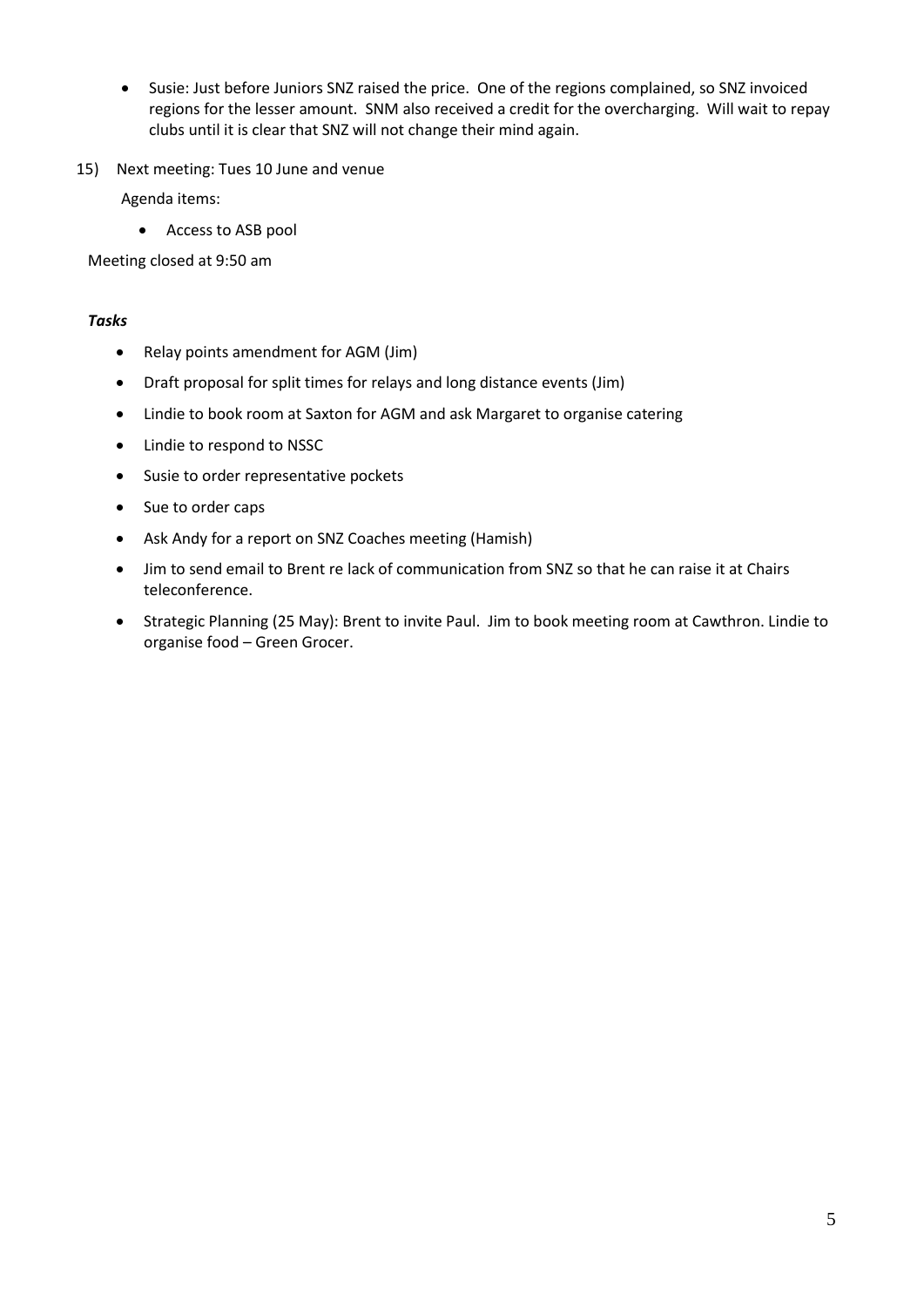# **SNM Records**

Reported below are new records.

*I recommend* that the times listed below be confirmed as SNM records.

| Event<br><b>Auckland Opens 6-9 March 2014</b> | LC/<br>SC | Age<br>Grp | M<br>F | New time | Swimmer             | Club            | Previous record holder           |  |  |  |
|-----------------------------------------------|-----------|------------|--------|----------|---------------------|-----------------|----------------------------------|--|--|--|
| 400 Free                                      | LC        | 15         | М      | 4:14.87  | Thomas Heaton       | Tasman          | Thomas Heaton SNM Age Grps 2014  |  |  |  |
| 400 Free                                      | LC.       | Open       | м      | 4:14.87  | Thomas Heaton       | Tasman          | Kaiori McGuinniety NAGS 2013     |  |  |  |
| NZ Opens 8-11 April 2014                      |           |            |        |          |                     |                 |                                  |  |  |  |
| 50 Back                                       | LC        | 16         | F      | 31.92    | Sally McMath        | <b>Blenheim</b> | Hannah Saunders NAGs 2002        |  |  |  |
| 100 Back                                      | LC.       | 16         | F      | 1:08.14  | Sally McMath        | <b>Blenheim</b> | Grace Woodall NAGs 2012          |  |  |  |
| 200 Back                                      | LC.       | 16         | F      | 2:29.92  | Sally McMath        | <b>Blenheim</b> | Grace Woodall NAGs 2012          |  |  |  |
| <b>50 Fly</b>                                 | LC        | 16         | F      | 30.59    | Sally McMath        | <b>Blenheim</b> | Skye Eden NZ Sec Schools 2012    |  |  |  |
| 200 IM                                        | LC        | 16         | M      | 2:19.30  | <b>Edward Neill</b> | Nelson South    | Edward Neill Wgtn LC Champs 2014 |  |  |  |
| 50 Back                                       | LC        | Open       | F      | 31.92    | Sally McMath        | <b>Blenheim</b> | Sam Trevurza Wgtn LC Champs 2013 |  |  |  |
| 100 Back                                      | LC.       | Open       | F      | 1:08.14  | Sally McMath        | <b>Blenheim</b> | Grace Woodall NAGs 2012          |  |  |  |
| 200 Back                                      | LC        | Open       | F      | 2:29.92  | Sally McMath        | <b>Blenheim</b> | Grace Woodall NZ Opens 2013      |  |  |  |

## **Blenheim Meet 12 April 2014**

No records.

## **Australian Age Championships 14 April 2014**

| 800 Free         | LC  | 14          | F | 9:28.06  | Talya Harwood | Tasman | Talya Harwood SNM Age Grps 2014 |
|------------------|-----|-------------|---|----------|---------------|--------|---------------------------------|
| 50 Free          | LC  | 14          | M | 24.88    | Sam McKenzie  | Tasman | Sam McKenzie at Wgtn LC 2014    |
| 100 Free         | LC  | 14          | M | 53.50    | Sam McKenzie  | Tasman | Sam McKenzie at Wgtn LC 2014    |
| 200 Free         | LC  | 14          | M | 2:01.22  | Sam McKenzie  | Tasman | Sam McKenzie at Wgtn LC 2014    |
| 400 Free         | LC  | 14          | M | 4:17.73  | Sam McKenzie  | Tasman | Sam McKenzie at Wgtn LC 2014    |
| 1500 Free        | LC  | 14          | M | 16:49.64 | Sam McKenzie  | Tasman | Sam McKenzie at Wgtn LC 2014    |
| <b>1500 Free</b> | LC  | 15          | М | 16:16.48 | Thomas Heaton | Tasman | Thomas Heaton Wgtn LC 2014      |
| 800 Free         | LC. | Open        | F | 9:28.06  | Talya Harwood | Tasman | Talya Harwood SNM Age Grps 2014 |
| 50 Free          | LC  | <b>Open</b> | м | 24.88    | Sam McKenzie  | Tasman | Tim Divett 1995                 |
| 100 Free         | LC. | Open        | M | 53.50    | Sam McKenzie  | Tasman | Tim Divett 1995                 |
| 1500 Free        | LC. | Open        | M | 16:16.48 | Thomas Heaton | Tasman | Thomas Heaton Wgtn LC 2014      |
|                  |     |             |   |          |               |        |                                 |

## **Mayfair Pools NZ Age Group Championships 29 April – 3 May 2014**

|                |    | o  |   |         |                       |                 |                                  |
|----------------|----|----|---|---------|-----------------------|-----------------|----------------------------------|
| 800 Free       | LC | 14 | F | 9:26.48 | Talya Harwood         | Tasman          | Talya Harwood Aussie Age 2014    |
| 800 Free       | LC | 15 | F | 9:35.22 | Caitlin Delany        | Tasman          | Bailee Spriggs SNM Age Grps 2014 |
| 50 Back        | LC | 15 | F | 31.98   | Samantha Trevurza     | Nelson South    | Samantha Trevurza Wgtn LC 2014   |
| 100 Breast     | LC | 15 | F | 1:16.25 | Sara Gane             | Tasman          | Sara Gane Wgtn LC 2014           |
| 100 Free       | LC | 16 | F | 1:02.06 | Ellie Rukuwai         | Nelson South    | Emma Thomson Aquagym 2005        |
| 200 Free       | LC | 16 | F | 2:14.61 | <b>Bailee Spriggs</b> | Nelson South    | Megan Ramsay 1999                |
| 400 Free       | LC | 16 | F | 4:41.57 | <b>Bailee Spriggs</b> | Nelson South    | Madisen Stanley NAGs 2013        |
| 400 Free       | LC | 16 | F | 4:42.16 | Sally McMath          | <b>Blenheim</b> | Madisen Stanley NAGs 2013        |
| 400 Free       | LC | 16 | F | 4:47.24 | Amy Coulton           | Nelson South    | Madisen Stanley NAGs 2013        |
| 800 Free       | LC | 16 | F | 9:36.80 | <b>Bailee Spriggs</b> | Nelson South    | Amy Coulton at Wgtn LC 2014      |
| 800 Free       | LC | 16 | F | 9:41.00 | Amy Coulton           | Nelson South    | Amy Coulton at Wgtn LC 2014      |
| 50 Breast      | LC | 16 | F | 34.50   | Ellie Rukuwai         | Nelson South    | Faye Hudson NZ Yth&Opens 2007    |
| 100 Breast     | LC | 16 | F | 1:16.95 | Ellie Rukuwai         | Nelson South    | Jasmine Bewley 2008              |
| <b>100 Fly</b> | LC | 16 | F | 1:06.63 | Sally McMath          | <b>Blenheim</b> | Megan Ramsay 1999                |